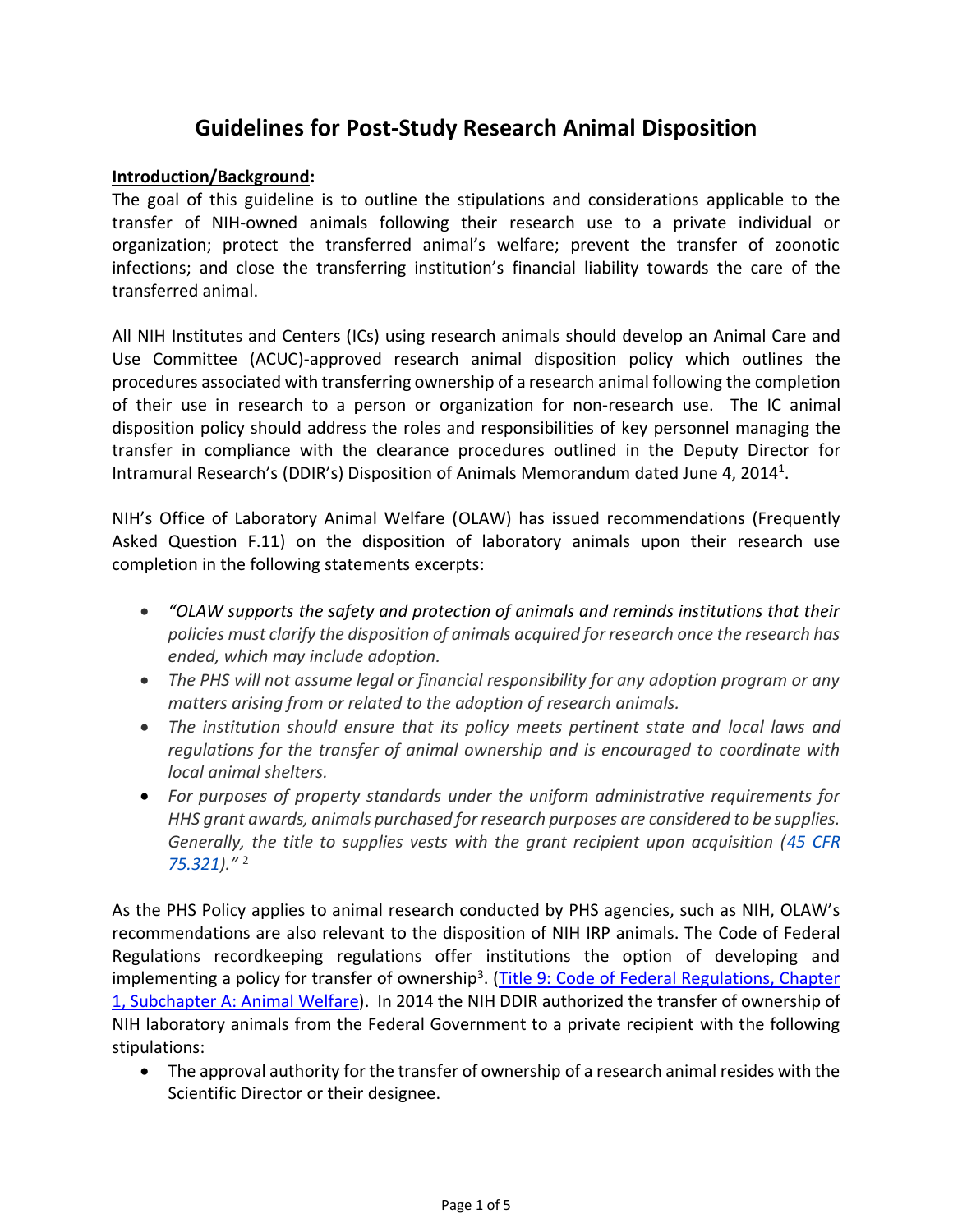- The IC must complete a transfer of ownership agreement that identifies the terms of the transfer, health of the animal at the time of the transfer and relinquishes NIH of responsibility for the animal once the transfer has occurred.
- The transfer of ownership agreement should be developed and reviewed by the NIH Office of General Counsel (OGC).

# **General:**

- Animals placed in private homes or non-profit organizations for fostering or retirement, must not be sold, released into the wild, used for food, or used as working animals following transfer from the NIH IRP.
- Collaborations with outside placement groups should only occur after careful review of the group's history, mission statement, reputation, and animal adoption experience.
- The following sections of this guideline are intended to provide considerations to assist IRP programs with development of their own policies and procedures regarding animal disposition and placement after study completion. Policies must be approved by the IC ACUC, with subsequent review a minimum of triennially.

## **Animal Transfer Eligibility Determination:**

Any animal considered or proposed for transfer should be evaluated by the Attending Veterinarian or designee and the Principal Investigator or other investigator knowledgeable on the history of the animal including but not limited to the following items to determine its suitability for transfer:

- research use history (exposure to recombinant DNA, infectious agents, test articles, etc.)
- liability risk
- biosecurity issues
- species
- the animal must be of no current monetary value to NIH or another federal entity; that the costs of continued care of the animal exceed the amount of a potential sale of the animal; or that the original cost of the animal was less than \$500.00<sup>4</sup>.
- health status
- temperament

Diagnostic testing, appropriate vaccinations, and surgical sterilization may be performed prior to transfer as deemed necessary by the Attending Veterinarian.

## **Animal Receiving Agents or Institutions:**

Potential adopters and/or fosters of research animals should be interviewed to determine if they possess the following minimum requirements:

- Familiarity with the general behavior and care requirements for the animal species being considered for transfer,
- Ability to physically and properly care for the animal,
- Sufficient resources required for lifelong animal care,
- Proper space for the animal to exercise, and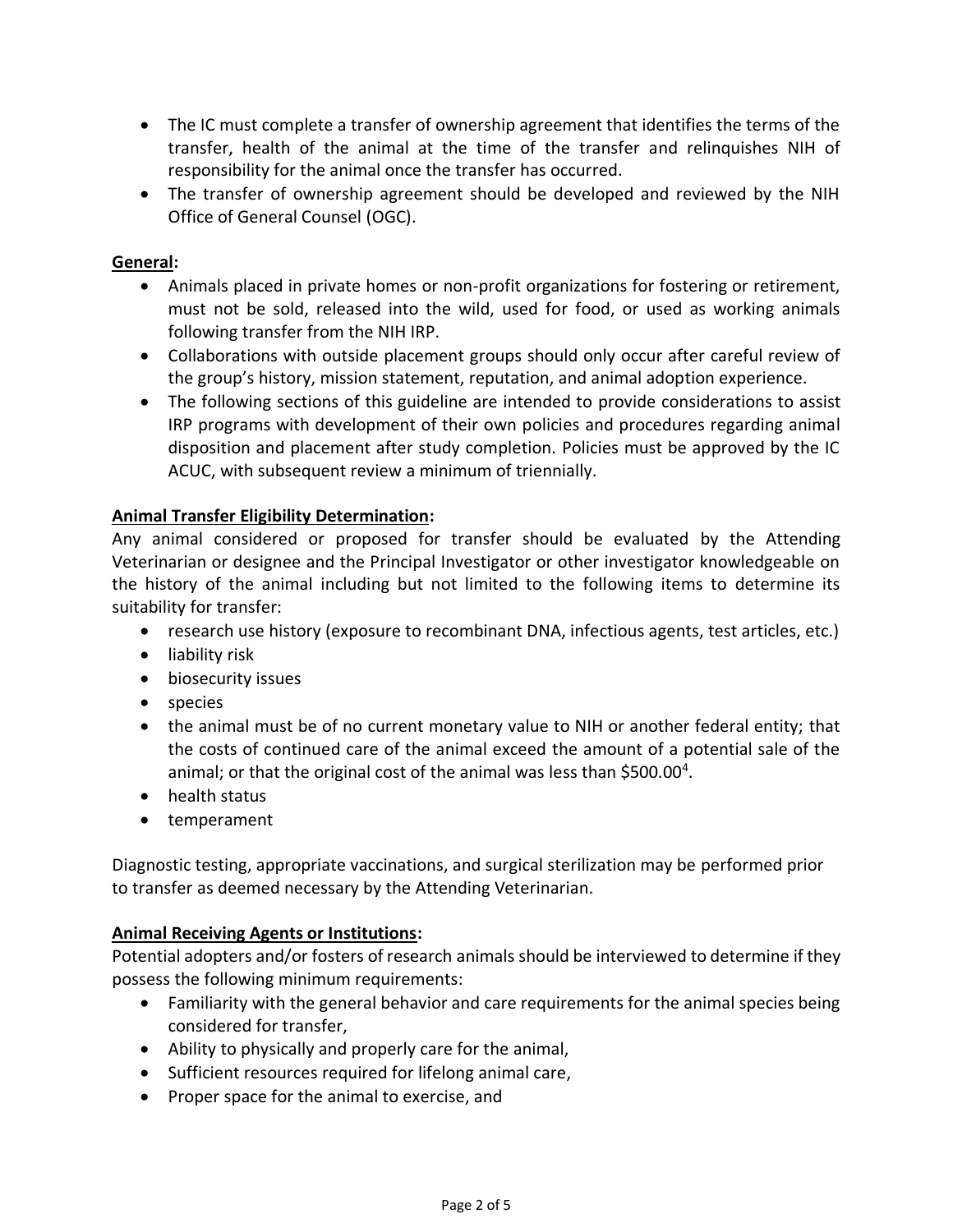• Absence of zoning restrictions, HOA by-laws or covenants preventing animal ownership.

# **Animal Transfer Records:**

At the time of ownership transfer, an entry will be made in the animal's medical record that the animal was transferred. A Transfer of Animal Ownership Agreement will be signed and copied; one copy to the Recipient (adopter) and one copy of the transfer agreement to be included in the animal's permanent record maintained at NIH. Per the 2014 DDIR memo, the transfer agreement must include the following:

- identifies the terms of the transfer,
- confirms good health of the animal at the time of the transfer, and
- relinquishes NIH of responsibility for the animal once the transfer has occurred.

# **Animal Transfer Procedure:**

On the day of the transfer, the individual receiving the animal will bring an appropriate animal transport crate to transfer the animal from the NIH to its new home. The NIH does not provide transport crates for the adoption or transfer of animals.

Once the animal leaves the NIH facility, and is in the possession of its new owner, the NIH will no longer be responsible for the animal's future veterinary or behavioral care. Transfer of the animal's ownership releases NIH of all liabilities demands, damages, expenses and losses arising out of the Recipient's care. *All records of adoption will be maintained by the IC for three (3) years per the [NIH Records Management Schedule.](https://oma.od.nih.gov/DMS/Pages/Records-Management-Schedule.aspx) 5*

## **Example Transfer of Animal Ownership Agreement:**

Please see Attachment 1 on page 5 of this document.

## **Example IC Animal Disposition Policy:**

The NIH Office of Research Services, Division of Veterinary Resources (DVR) has a policy for the transfer of DVR-owned research animals that have completed their assigned study (ORS-DVR Animal Adoption/Retirement Policy--OAM Policy Number P10001). The PI/IC that owns the animal will be responsible for any incurred expenses for housing, examinations, and other evaluations during the adoption process. No animals may be transferred to a DVR holding protocol during the adoption process.

## **References:**

- 1. Deputy Director for Intramural Research. Disposition of Laboratory Animals. June 5, 2014. [https://oacu.oir.nih.gov/system/files/media/file/2021-02/memo\\_disposition.pdf](https://oacu.oir.nih.gov/system/files/media/file/2021-02/memo_disposition.pdf)
- 2. Frequently Asked Questions: PHS policy on Humane Care and Use of Laboratory Animals:<https://olaw.nih.gov/faqs#/guidance/faqs?anchor=question50374>
- 3. [Title 9: Code of Federal Regulations, Chapter 1, Subchapter A, Part 2, Subpart C, Part](https://www.ecfr.gov/current/title-9/chapter-I/subchapter-A/part-2/subpart-C/section-2.35)  [2.35: Recordkeeping Requirements.](https://www.ecfr.gov/current/title-9/chapter-I/subchapter-A/part-2/subpart-C/section-2.35) Washington, D.C.: Office of Federal Register.
- 4. [Title 41: Code of Federal Regulations, Chapter 102: Subchapter B, Part 102-36:](https://www.govinfo.gov/app/details/CFR-2001-title41-vol3/CFR-2001-title41-vol3-sec102-36-220/summary)  [Disposition of Excess Personal Property.](https://www.govinfo.gov/app/details/CFR-2001-title41-vol3/CFR-2001-title41-vol3-sec102-36-220/summary) Washington, D.C.: Office of Federal Registrar.
- 5. NIH Records Management Schedule and Storage: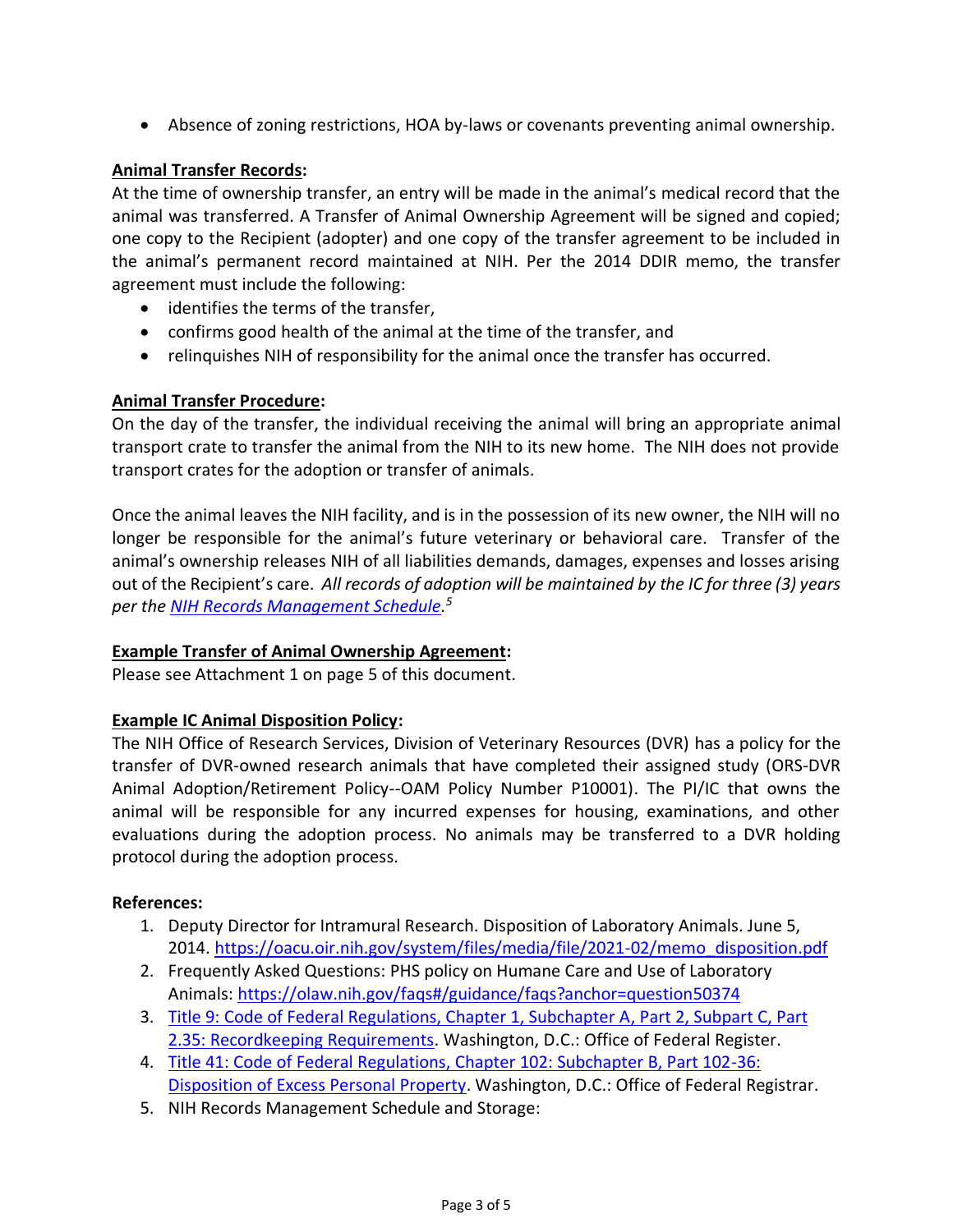<https://oma.od.nih.gov/DMS/Pages/Records-Management-Schedule.aspx>

6. Guidelines for Research Involving Recombinant or Synthetic Nucleic Acid Molecules (NIH Guidelines). April 2019.

Approved – 04/27/2022